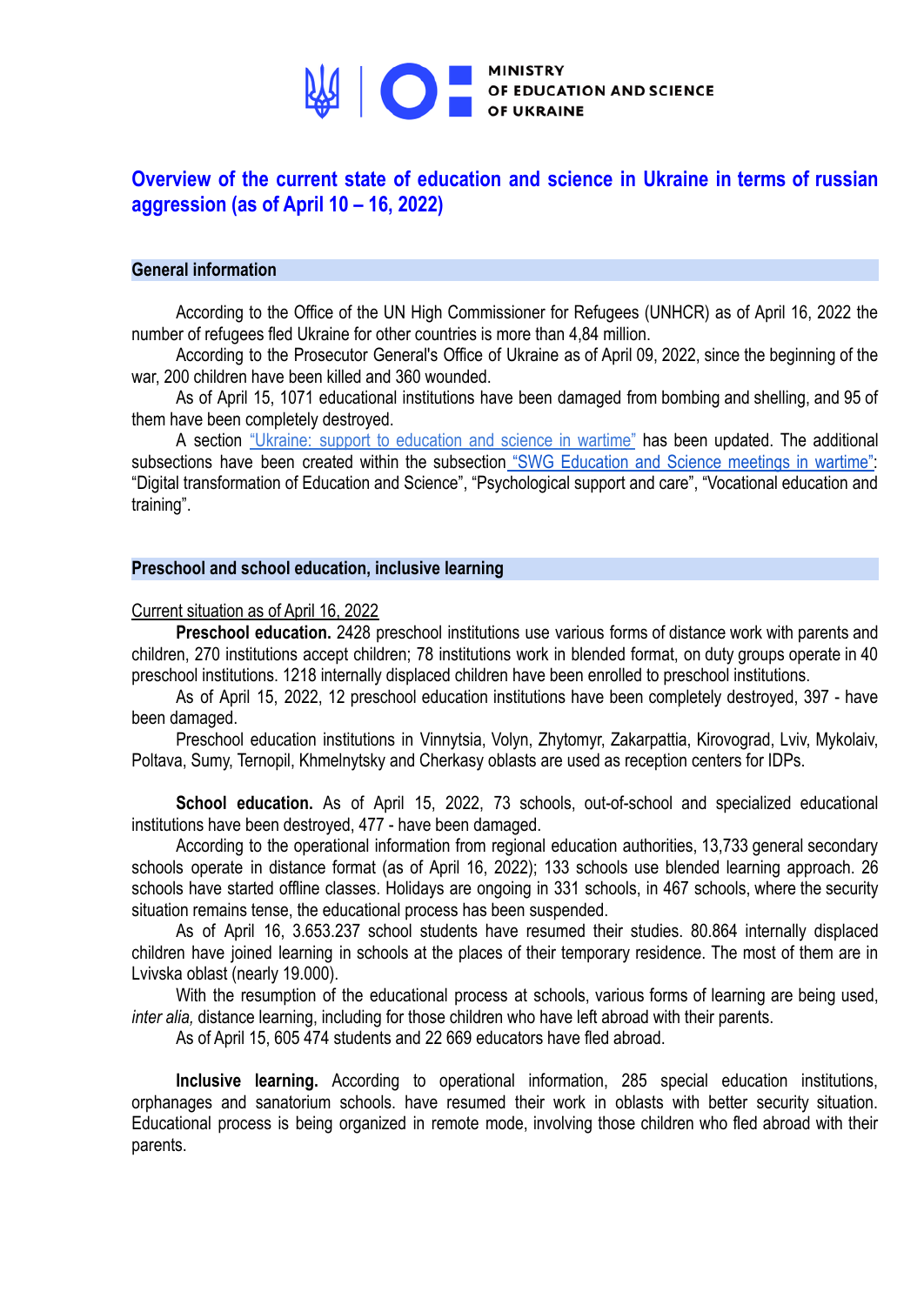Due to hostilities the educational process has been suspended in 30 specialized educational institutions in Donetsk (4), Zaporizhzhia (10), Kyiv (7), Mykolaiv (1), Chernihiv (1), Luhansk (7) oblasts. Since the beginning of the russian military aggression, 25 special education institutions have been damaged as a result of hostilities in Donetsk, Luhansk, Kharkiv and Kyiv oblasts.

General secondary schools (special schools, training and rehabilitation centers, sanatoriums, orphanages, gymnasiums, lyceums), having boarding houses (boarding schools), accommodate children, including orphans, children with special educational needs (SEN), evacuated from the most dangerous regions of Ukraine. As of now 1677 children reside in boarding houses, including 621 - students of these institutions and 1056 temporarily displaced students from the most dangerous regions of Ukraine, 352 of them are orphans and children deprived of parental care.

498 children with SEN, including 286 orphans and children deprived of parental care have been displaced to the boarding houses at educational institutions of Ivano-Frankivsk, Ternopil, Khmelnytsky, Chernivtsi oblasts.

1543 children with SEN have been evacuated abroad, including 1006 orphans and children deprived of parental care: 651 to Poland, 206 to Italy, 85 to Spain, 66 to Czechia, 59 to Romania, 34 to Germany, 105 to Turkey.

What have been done by the MoES during April 11 - 16, 2022

**Preschool education.** "Modern preschool under the [protection"](https://mon.gov.ua/ua/osvita/doshkilna-osvita/suchasne-doshkillya-pid-krilami-zahistu) section has been updated with new (weekly) information for educators and parents to be used in communication with preschool children. Information materials include new online classes in music, mathematics, speech development, advice on psychological care and on how to act in emergency, important government and ministerial regulations. Updates have been developed jointly with Association of Preschool Educators, the MCFR Digital Publishing House, Association of Children's Centers of Ukraine, "Preschool Education" Magazine, and pedagogical staff of public and private preschool institutions.

Jointly with ISSA partners, an international online event "Solutions to respond quickly to early childhood needs of - learning in different countries" has been held to disseminate the experience of preschool education for children who were forced to leave Ukraine in countries that host refugees.

**School education.** On April 11, 2022, consultations were held with the employees of the Government Contact Center "Protection of Children of Ukraine" on certain issues of educational process organization.

A letter to the Embassy of Ukraine in the Republic of Lithuania on concluding agreements on cooperation between Lithuanian educational institutions and the International Ukrainian School has been sent.

On April 12, 2022, online meetings involving MoES staff, methodologists for the Institute of Educational Content Modernization, representatives of the Institute of Pedagogy of the National Academy of Pedagogical Sciences of Ukraine have been held regarding the drafting of guidelines for teaching subjects in secondary schools in 2022/2023 academic year.

On April 14, 2022, online meetings were held with representatives of the US Peace Corps in Ukraine, the British Council in Ukraine, the French Embassy in Ukraine, and the Goethe Institute in Ukraine.

On April 15, 2022, a meeting with representatives of the Ministry of Education of Estonia was held on clarifications regarding the end of the academic year 2021/2022 (based on the MoES order of April 1, 2022 № 290).

Information materials concerning the end of the school year, final exams, documents on education (based on the order of the Ministry of Education and Science of 01.04.2022 № 290) have been sent to the Embassy of Ukraine in Germany via email.

On April 14, 2022, a round table (video conference) took place regarding the study of works by russian authors during the school lessons of foreign literature.

4 webinars "Express course on international humanitarian law" for educators of Dnipropetrovsk (April 12, 14) and Zaporizhia (April 13, April 15) oblasts were held jointly with the Ukrainian Helsinki Human Rights Union.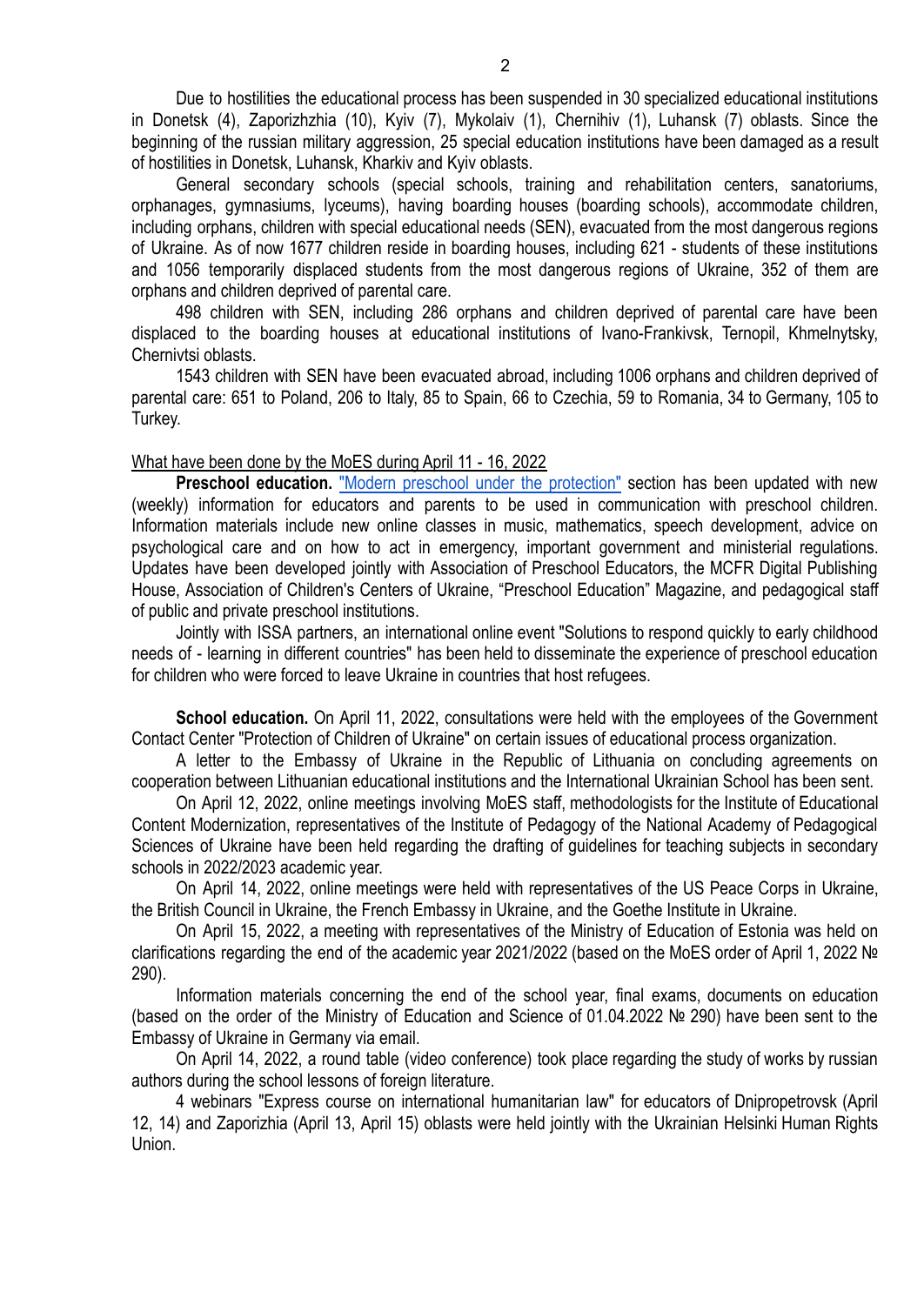Operational information for the National Security and Defense Council has been prepared and sent on the number of students and school teachers temporarily residing abroad.

A draft resolution of the Cabinet of Ministers of Ukraine amending procedure of spending funds provided in the State Budget for Physical and Sports Training of Pupils and Students has been submitted for the Government's approval.

Recommendations on enrollment of children in the 1st class of general secondary institutions have been issued.

The Ranok Publishing House, jointly with the Ministry for Reintegration of the Temporary Occupied Territories, has made publicly available the [interactive](https://www.ranok.com.ua/info-prazdnichnye-raskraski-kniga-3-snegurochka-5640.html) manual on mine awareness, which in a comic book format explains to children the basic rules of behavior with explosives.

**Inclusive learning.** On April 12, 2022, a meeting with staff responsible for inclusive learning and special education at local educational authorities was held on educational process organization in martial law.

The Ministry of Education and Science continues activities within the framework of the Coordination Headquarters for the Protection of Children's Rights in Martial Law - a number of joint Government decisions on algorithms for displacement and protection of children's rights in martial law have been developed.

Materials on providing education for persons with special educational needs have been selected and sent to the Estonian Ministry of Education.

An online meeting of the working group took place on drafting amendments to the joint order of the Ministry of Education and Science and the Ministry of Health regulating the procedure for staffing of preschool educational institutions (groups) of compensatory type with the participation of representatives of the Ministry of Health, local educational authorities of Dnipropetrovsk and Kyiv oblasts, heads of inclusive resource centers.

On April 14, 2022, a thematic meeting on Psychological support and care has been held within the Sectoral Working Group "Education and Science" (with the participation of 145 representatives of partner organizations) to present a concept for psychological support system to educational process participants in martial law and postwar period as well as proposals to partners on joint projects and activities. Follow up information can be found [here.](https://mon.gov.ua/eng/ministerstvo/diyalnist/mizhnarodna-dilnist/pidtrimka-osviti-i-nauki-ukrayini-pid-chas-vijni/zasidannya-srg-osvita-i-nauka-pid-chas-vijni/psihologichna-pidtrimka-i-dopomoga)

"Support the Child" telegram channel is operating, providing games, exercises, tasks, information materials on psychological trauma (<https://t.me/pidtrumaidutuny>). As of April 16, 2022, the number of users is more than 11 thousand.

## **Vocational Education and Training**

Current situation as of April 16, 2022

The educational process in VET institutions has been resumed in remote mode in 15 oblasts of Ukraine. In 10 oblasts the educational process in VET institutions has been partly resumed.

According to current information, buildings of 5 VET institutions have been destroyed, 53 have been damaged. The estimated damage cost is approximately EUR 10-12 million per facility.

## What have been done by the MoES during April 10 - 16, 2022:

The thematic VET subgroup meeting of the Sectoral Working Group "Education and Science" on April 15, 2022 was held. Information on VET institutions needs, where temporary displaced persons reside, has been presented to development partners. Follow up information can be found [here](https://mon.gov.ua/eng/ministerstvo/diyalnist/mizhnarodna-dilnist/pidtrimka-osviti-i-nauki-ukrayini-pid-chas-vijni/zasidannya-srg-osvita-i-nauka-pid-chas-vijni/profesijna-profesijno-tehnichna-osvita).

The Ministerial order on the procedure of internal academic mobility of VET students from VET institutions of Ukraine was finalized and re-sent for further registration to the Ministry of Justice of Ukraine (MoES letter on April 15, 2022 No 1/4171-22).

The state educational standards for the professions "Track fitter" (MoEs order on April 12, 2022 No 331) and "Rescuer-chemist" (MoES order on April 15, 2022 No 344) were approved.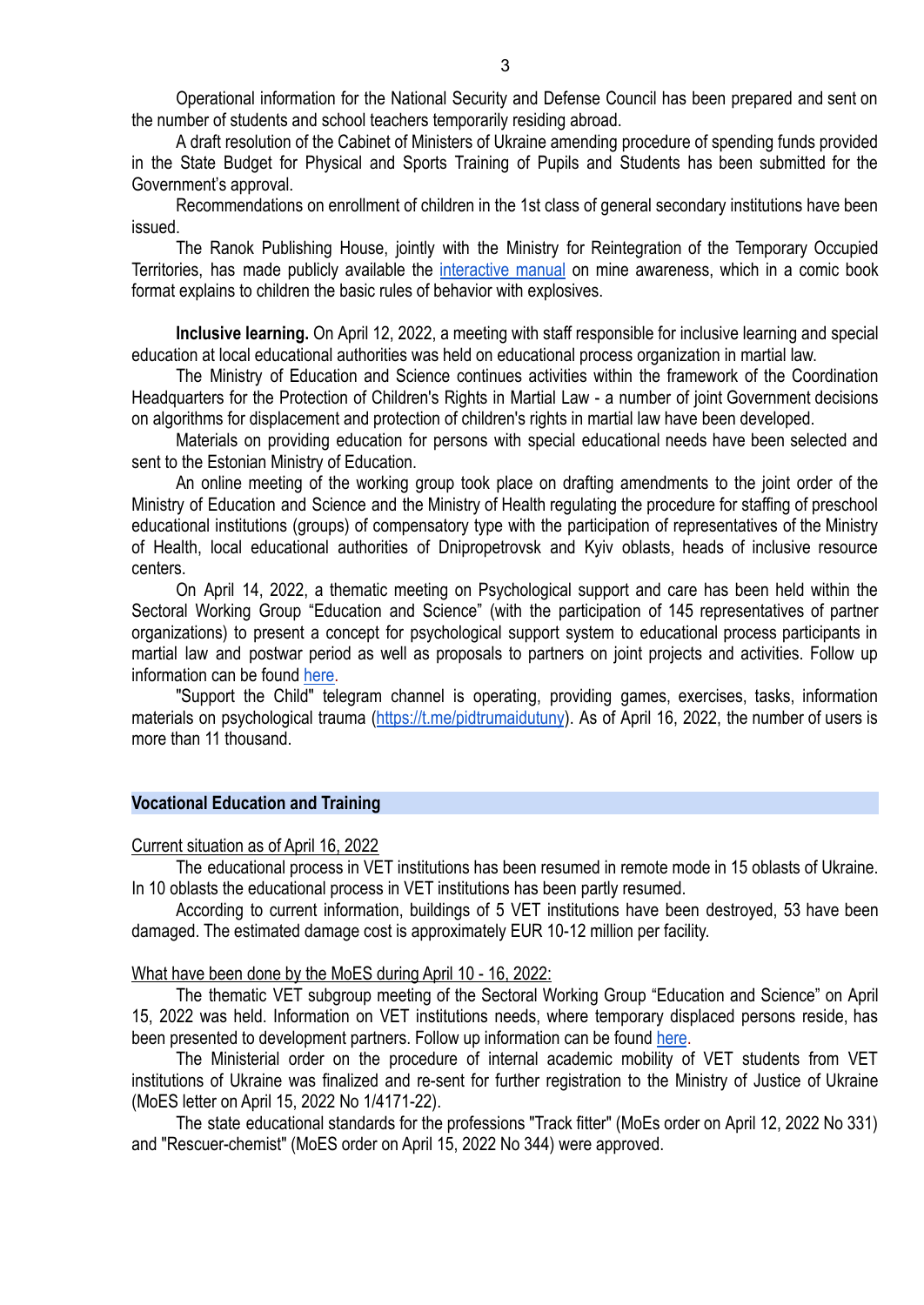Activity on development of VET institution entrant' e-office is ongoing.

Meeting with directors of educational and scientific methodical VET centers on organizing educational process in VET institutions on April 12, 2022 was held.

Data collection on damaged/ destroyed VET institutions property is ongoing.

The consultations with ETF, HARNO, UNDP representatives on providing assistance on urgent issues and further cooperation continue.

The first educational hub in the Khmelnytsky oblast has started enrolment young people and adults for the most popular professions that can be mastered in a few weeks (over 500 applicants have already been registered in two days). VET institutions of the region and the leading company in the field of IT education "IT STEP" joined this initiative.

Conscription of students and teachers of VET institutions during mobilization has been postponed by the Verkhovna Rada of Ukraine decision on April 14, 2022.

# **Professional pre-higher, higher education**

## Current situation as of April 16, 2022

Professional pre-higher education institutions provide educational process in distance or blended format in 24 regions, only one region has temporarily closed its institutions.

HEIs provide educational process in distance or blended format and use consultations and independent work for students in every region of Ukraine. Two regions have continued forced vacations for some institutions. The amount of institutions, which are providing educational process, gradually increasing. It depends on the security situation in the region.

According to the web-site <https://saveschools.in.ua/> 45 professional pre-higher and higher education institutions have been damaged, the two have been destroyed.

## What have been done by the MoES during April 10 - 16, 2022

The Strategy on the [development](https://www.kmu.gov.ua/npas/pro-shvalennya-strategiyi-rozvitku-vishchoyi-osviti-v-ukrayini-na-20222032-roki-286-) of higher education in 2022-2032 was published at the governmental website on April 14, 2022. The Strategy's goals and tasks are the detailed road map for rebuilding and continuation of higher education system reforming in the postwar period.

To provide support of professional pre-higher and higher education institutions, its restoration and overcoming the consequences of russian armed aggression against Ukraine on April 15, 2022 the online meeting "How to become a part of the initiative "Unity?" (Twinning Initiative) was held. This initiative was launched by the British consulting company in the field of higher education - Cormack Consultancy Group with support of organization "UK universities" to establish partnership relations between Ukrainian, British, American and EU universities, find the optimal ways to support Ukrainian HEIs, and facilitate creation of long-term strategic alliances of universities.

Temporary displacement of 20 professional pre-higher and higher education institutions from the places of permanent location (ongoing warfare) to the regions with stable security situation has been facilitated.

Weekly meetings with professional pre-higher and higher education institutions on resuming the educational process are ongoing.

The appropriate meetings were held on:

providing the National Multidisciplinary Test organization (April 12, 2022);

electronic documents on education (April 09, 2022);

specific conditions of foreigners' admission to Ukrainian HEIs (April 12, 2022);

As of April 12. 2022 according to data from Ukrainian Center for Education Quality Assessment (UCEQA) 321 169 persons have finished the full registration procedure to take entrance testing. Registration deadline has been extended by April 19.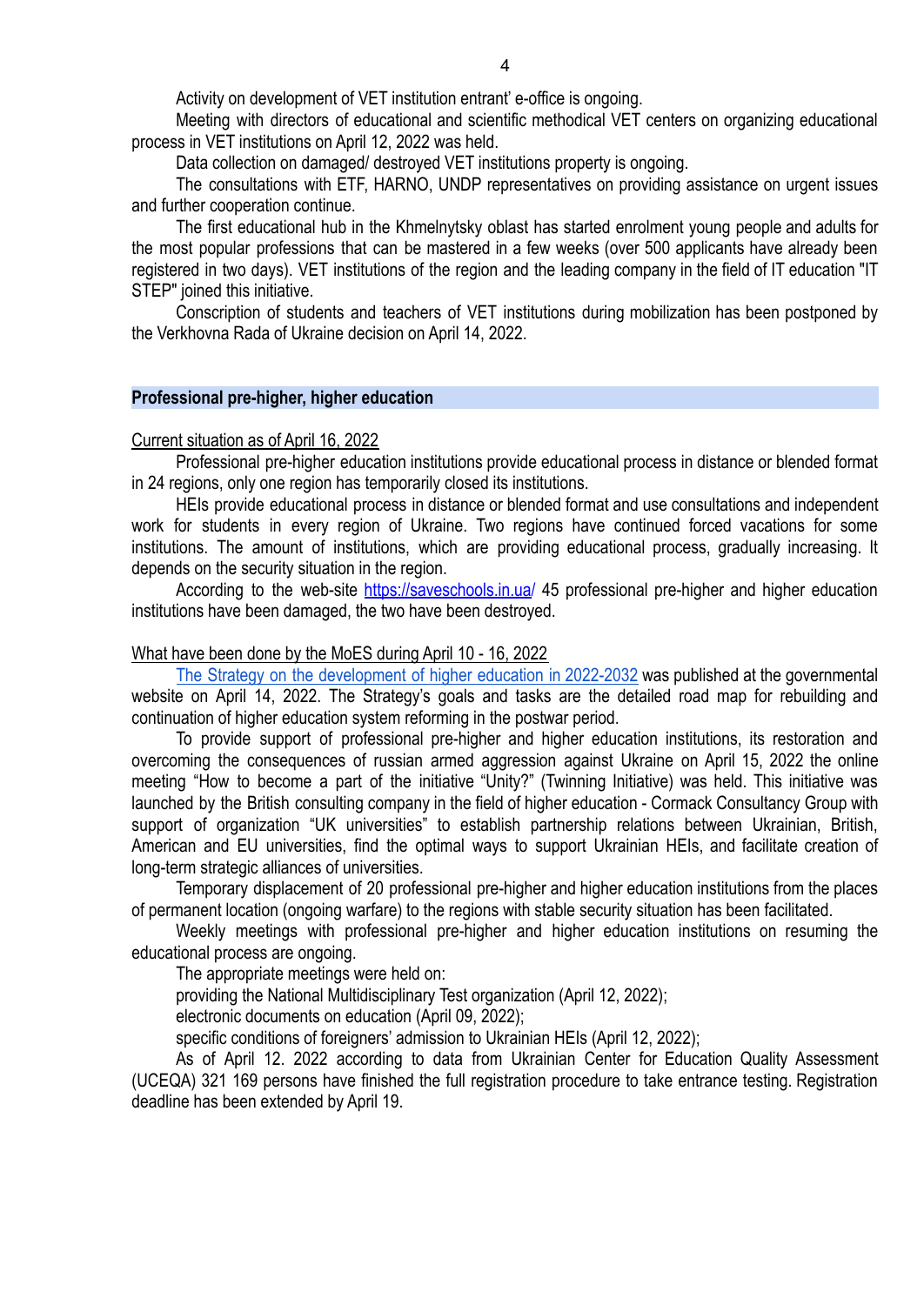## **Research and innovation**

### Current situation as of April 16, 2022

As of April 14, 2022, the following data on destruction of the property and premises of scientific and HE institutions is available: 58 are partly damaged, the two are destroyed, data regarding the 12 more is missing as they are located at the temporary occupied territories.

Facilities of higher education and scientific institutions in Sumy, Kharkiv, Mykolaiv oblasts have been significantly damaged, but it is not yet possible to determine the amount of damage due to constant shelling and continued destruction of infrastructure.

At the same time, information on facilities in the city of Mariupol as well as in Donetsk and Luhansk oblasts is missing, as their territories were or still are temporary occupied.

Moreover, except for damage to property and buildings of scientific and higher education institutions, as of April 14, 2022, 22,841 hectares of arable land have been mined, approximately 9,985 hectares have been under fire, and 13,351 hectares have been occupied.

#### What have been done by the MoES during April 10 - 16, 2022

The Info [Science](https://t.me/InfoScienceBot) Bot has been updated with information on opportunities of support for researchers and innovators (80 publications), a new section "Current events" has been launched, a number of active users is 2530.

Information and analytical materials on damages (destructions) of premises and buildings of scientific institutions, research and innovation infrastructure of higher education institutions have been updated.

## **Digital Transformation of Education and Science**

Current situation as of April 16, 2022

All-Ukrainian School Online (ASO) - an e-platform for distance and blended learning for grades 5-11 is used actively. The average daily traffic has grown 20 times and continues growing.

Video lessons have been placed at Youtube channels of the All-Ukrainian School Online and the Ministry of Education and Science of Ukraine.

The number of users of the All-Ukrainian Online Schedule has grown up to nearly 80.000.

What have been done by the MoES during April 10 - 16, 2022

Distance learning projects for school education are ongoing, including:

All-Ukrainian Online Schedule for school students in wartime;

"Learning without borders" (educational project at Ukrainian TV for school students of grades 5-11.

Communication with development partners is ongoing on providing the educational process participants, including educators affected by russian aggression with computer devices and equipment for distance learning. An [information](https://drive.google.com/file/d/19FI0VLcTBY9YPXXZ1tv-8t5hDMDQjknG/view) note on current needs in computer equipment for educational process participants has been issued (based on information from the Ministry of Social Policy and Institute of Educational Analytics).

The interactive map (e-portal) of damaged and destroyed educational institutions "Education under Attack" [\(https://saveschools.in.ua/\)](https://saveschools.in.ua/) is being constantly updated. Development partners who will be ready to support its modernization and development are being sought.

Approval has been got from Microsoft Inc. on provision of educational institutions with licensed software (Microsoft 365). It was also agreed to provide educational institutions, participants in the educational process with computer equipment.

Google has agreed to provide educational institutions with computer equipment and higher education institutions with Google services with enhanced functionality.

A number of online meetings have been held with: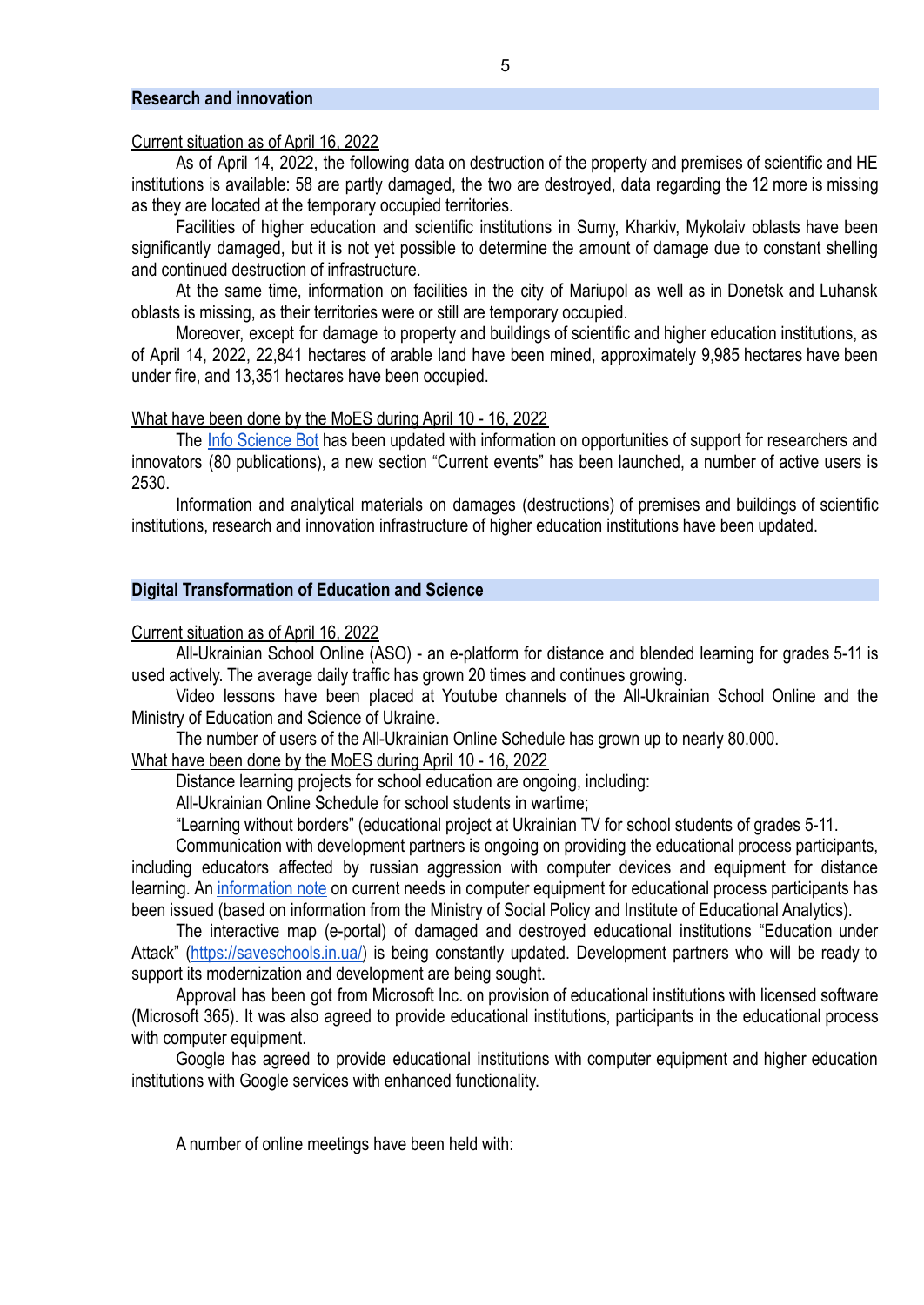Code.org and computer science experts e-content at Code platform, its its correspondence to Ukrainian educational programs;

Klett, Ukrainian Institute for Educational Development, UNICEF on e-content for primary school;

the Ministry of Digital Transformation of Ukraine, representatives of the working group on updating of the computer science program on continuing the project and cooperation with Code.org;

Wikimedia Foundation to support educational needs.

Jointly with Institute of Educational Analytics with support of UNICEF a questionnaire for communities on needs of evacuated students and educators is being finalized.

The operational working group on development of e-system to conduct the National Multidisciplinary Test continues to work. Working meetings on technical, financial and legal issues are constantly held. A draft Memorandum on the development of the relevant system has been prepared.

Bologna Follow up Group has [decided](http://www.ehea.info/Upload/STATEMENT%20BY%20MEMBERS%20AND%20CONSULTATIVE%20MEMBERS%20OF%20THE%20BOLOGNA%20FOLLOW%20UP%20GROUP%20ON%20CONSEQUENCES%20OF%20THE%20RUSSIAN%20INVASION%20OF%20UKRAINE%20.pdf) to exclude russia and belarus from the Bologna process, as well as in working groups, other structures and working program of the European Higher Education Area. The decision is based on the statement, signed by 39 governmental, 6 advisory members of the Bologna process and representatives of the European Quality Assurance Register for Higher Education (EQAR).

The statement have been supported by: Albania, Austria, Belgium (both French and Flemish Communities), Croatia, Cyprus, Czech Republic, Denmark, Estonia, European Commission, Finland, France, Georgia, Germany, Greece, Iceland, Ireland, Italy, Latvia, Liechtenstein, Lithuania, Norway, Luxembourg, Malta, Moldova, the Netherlands, Poland, Portugal, Romania, San-Marino, Slovak Republic, Spain, Slovenia, Sweden, Switzerland, United Kingdom, Scotland, Council of Europe, Education International / European Trade Union Committee for Education, European Association for Quality Assurance in Higher Education (ENQA), European Association of Institutions in Higher Education (EURASHE), European Students' Union (ESU), European University Association (EUA), European Quality Assurance Register for Higher Education (EQAR)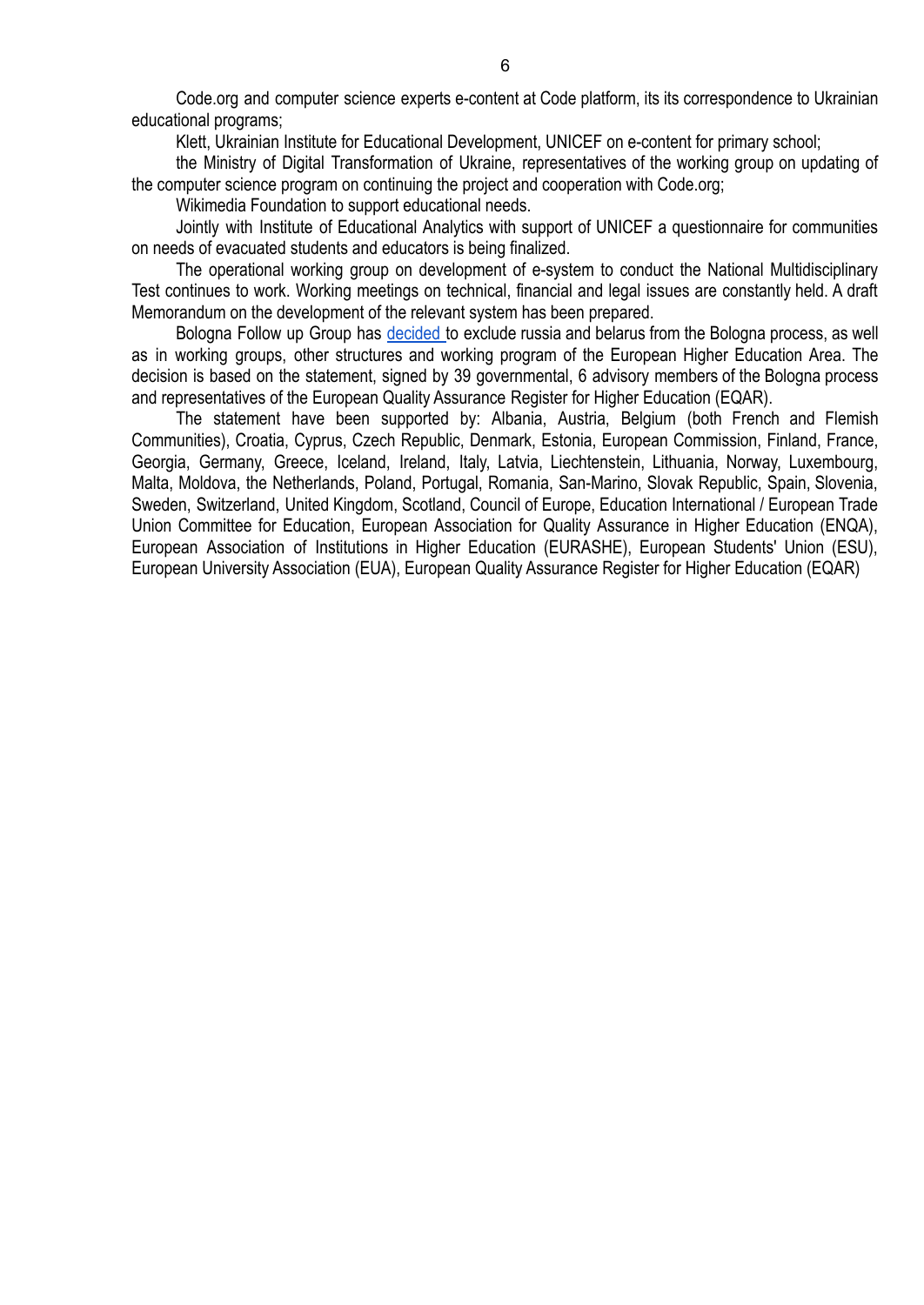# **Огляд поточного стану сфери освіти і науки України в умовах російської агресії (за 10 – 16 квітня 2022)**

### **Загальна інформація**

За даними Управління Верховного комісара ООН у справах біженців станом на 16 квітня 2022 року кількість біженців з України за кордон склала понад 4,84 млн осіб<sup>1</sup>.

За даними Офісу генерального прокурора України станом на 16.04.2022 з початку війни загинуло 200 дітей, 360 - поранено.

Станом на 15 квітня 2022 року внаслідок обстрілів та бомбардувань пошкоджено 1071 заклад освіти, 95 з них повністю зруйновано.

Оновлено секцію веб сайту МОН ["Підтримка](https://mon.gov.ua/ua/ministerstvo/diyalnist/mizhnarodna-dilnist/pidtrimka-osviti-i-nauki-ukrayini-pid-chas-vijni) освіти і науки України під час війни": у розділі "Засідання СРГ "Освіта і наука" під час війни" виокремлено підрозділи: "Цифрова [трансформація](https://mon.gov.ua/ua/ministerstvo/diyalnist/mizhnarodna-dilnist/pidtrimka-osviti-i-nauki-ukrayini-pid-chas-vijni/zasidannya-srg-osvita-i-nauka-pid-chas-vijni/cifrova-transformaciya-osviti-i-nauki) освіти і [науки"](https://mon.gov.ua/ua/ministerstvo/diyalnist/mizhnarodna-dilnist/pidtrimka-osviti-i-nauki-ukrayini-pid-chas-vijni/zasidannya-srg-osvita-i-nauka-pid-chas-vijni/cifrova-transformaciya-osviti-i-nauki); "[Психологічна підтримка і допомога"](https://mon.gov.ua/ua/ministerstvo/diyalnist/mizhnarodna-dilnist/pidtrimka-osviti-i-nauki-ukrayini-pid-chas-vijni/zasidannya-srg-osvita-i-nauka-pid-chas-vijni/psihologichna-pidtrimka-i-dopomoga); "Професійна [\(професійно-технічна\) освіта.](https://mon.gov.ua/ua/ministerstvo/diyalnist/mizhnarodna-dilnist/pidtrimka-osviti-i-nauki-ukrayini-pid-chas-vijni/zasidannya-srg-osvita-i-nauka-pid-chas-vijni/profesijna-profesijno-tehnichna-osvita)

#### **Дошкільна та шкільна освіта, інклюзія**

Поточна ситуація станом на 16.04.2022

**Дошкільна освіта.** 2 428 закладів дошкільної освіти запровадили різні форми дистанційної роботи з батьками та дітьми; 270 закладів приймають дітей; 78 використовують змішану форму надання освітніх послуг; у 40 працюють чергові групи. 1 218 дітей із числа внутрішньо переміщених осіб зараховано до ЗДО.

Станом на 15.04.2022 внаслідок російської військової агресії пошкоджено 397 закладів дошкільної освіти, повністю зруйновано - 12.

В закладах дошкільної освіти Вінницької, Волинської, Житомирської, Закарпатської, Кіровоградської, Львівської, Миколаївської, Полтавської, Сумської, Тернопільської, Хмельницької, Черкаської областей організовано прийом внутрішньо переміщених осіб.

**Шкільна освіта.** Станом на 15.04.2022 зруйновано 73 заклади загальної середньої, позашкільної та спеціалізованої освіти, пошкоджено- 477 закладів.

За оперативною інформацією департаментів освіти обласних військових адміністрацій (станом на 16.04.2022) 13 733 заклади загальної середньої освіти працюють у дистанційному форматі, 133 заклади загальної середньої освіти - із застосуванням змішаної форми освіти, 26 закладів загальної середньої освіти розпочали очне навчання. У 331 закладі тривають канікули, у 467 закладах, де безпекова ситуація залишається напруженою, освітній процес призупинено.

Станом на 16.04.2022 навчання розпочали 3 653 237 учнів. 80 864 внутрішньо переміщених дітей долучилися до навчання у закладах загальної середньої освіти, за місцем свого тимчасового перебування. більшість із них на Львівщині (близько 19 тис.)

З відновленням освітнього процесу в закладах загальної середньої освіти використовуються різні форми навчання, зокрема дистанційне, в тому числі для дітей, які перебувають за кордоном разом із батьками.

Станом на 15.04.2022 за кордон виїхало 605 474 учнів та 22 669 педагогічних працівників закладів ЗЗСО.

**Інклюзивне навчання.** За оперативною інформацією в регіонах, де безпекова ситуація дозволяє здійснювати навчання відновили роботу та продовжують забезпечувати освітній процес 285 спеціальних закладів загальної середньої освіти, дитячих будинків та санаторних шкіл. Освітній процес

<sup>1</sup> <https://data2.unhcr.org/en/situations/ukraine>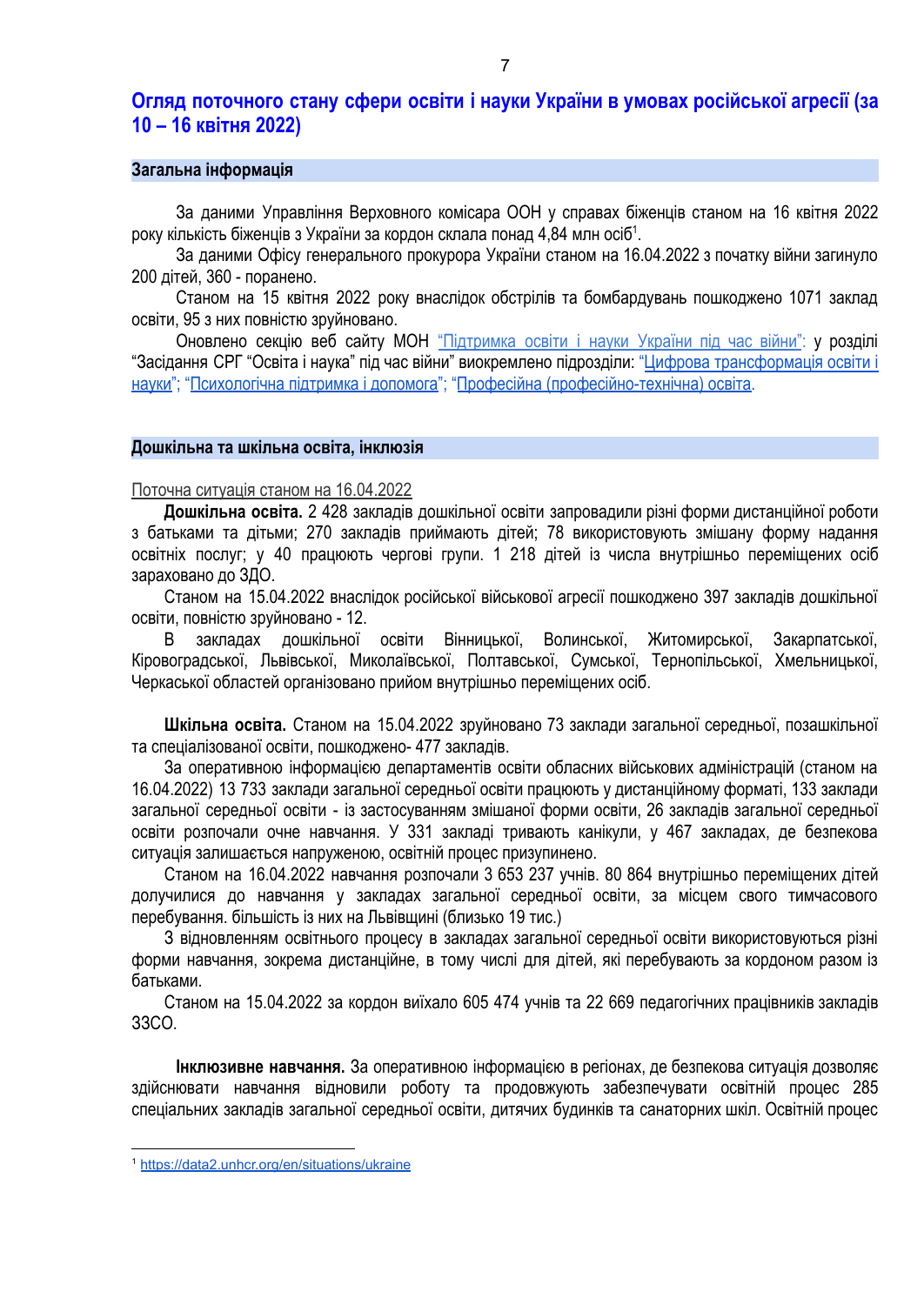забезпечується в дистанційному режимі, в тому числі для дітей, які перебувають за кордоном разом з батьками.

У зв'язку з воєнними діями призупинено освітній процес у 30 спеціальних закладах освіти. Це заклади Донецької (4), Запорізької (10), Київської (7), Миколаївської (1), Чернігівської (1), Луганської (7) областей. З початку російської військової агресії 25 спеціальних закладів освіти зазнали пошкоджень та руйнувань в результаті воєнних дій.

В пансіонах (інтернатах) закладів загальної середньої освіти (спеціальних школах, навчально-реабілітаційних центрах, санаторних школах, дитячих будинках, гімназіях, ліцеях) умовно безпечних регіонів України перебуває 1677 дітей, з них 352 дитини-сироти та дитини, позбавлені батьківського піклування: 621 – учні (вихованці) зазначених закладів та 1056 – діти вимушено тимчасово переміщені з найбільш небезпечних регіонів України.

Зокрема, до пансіонів закладів освіти Закарпатської, Івано-Франківської, Тернопільської, Хмельницької, Чернівецької областей переміщено 498 дітей з ООП, з яких 286 дітей-сиріт та дітей, позбавлених батьківського піклування.

1543 дитини з особливими освітніми потребами евакуйовано за межі України, з них 1006 діти-сироти та діти, позбавлені батьківського піклування: 651 – до Республіки Польща, 206 – до Італії, 34 – до Німеччини, 66 - до Чехії, 105 – до Туреччини, 85 – до Іспанії, 59 – до Румунії.

## Що зроблено МОН за період з 10 по 16.04.2022

**Дошкільна освіта.** Команда МОН додала нові матеріали до рубрики [«Сучасне](https://mon.gov.ua/ua/osvita/doshkilna-osvita/suchasne-doshkillya-pid-krilami-zahistu) дошкілля під крилами [захисту»,](https://mon.gov.ua/ua/osvita/doshkilna-osvita/suchasne-doshkillya-pid-krilami-zahistu) які доцільно використовувати при спілкуванні з дітьми дошкільного віку.Матеріали містять нові онлай-заняття з музики, математики, розвитку мовлення, поради для психологічної підтримки та багато іншої корисної інформації про те, як діяти в умовах надзвичайного стану та важливі нормативно-правові акти. До оновлення долучились ВГО «Асоціація працівників дошкільної освіти», цифрове видавництво MCFR, журнал «Дошкільне виховання», педагогічні працівники комунальних і приватних закладів дошкільної освіти.

Спільно з партнерами ISSA проведено [міжнародний](https://mon.gov.ua/ua/news/13-kvitnya-onlajn-zahid-issa-obyednuye-zaradi-ukrayini) онлайн захід "Рішення, що швидко реагують на потреби в ранньому дитинстві - навчаємося в різних країнах" з метою поширення досвіду організації здобуття дошкільної освіти дітьми, які були вимушені покинути Україну, в країнах, які приймають переселенців.

**Шкільна освіта.** 11.04.2022 проведено консультації для працівників Урядового контактного центру «Оборона дітей України» стосовно окремих питань організації освітнього процесу.

Підготовлено лист Посольству України в Литовській Республіці щодо укладання договорів про співпрацю закладів освіти Литви з Міжнародною українською школою (лист від 12.04.2022 №1/4055-22).

12.04.2022 проведено онлайн наради з фахівцями відділу, методистами ІМЗО, представниками інституту педагогіки НАПН України з питань укладання методичних рекомендацій з викладання навчальних предметів у закладах загальної середньої освіти у 2022/2023 навчальному році.

14.04.2022 проведено онлайн-зустрічі з представниками Корпусу Миру США в Україні, Британської Ради в Україні, Посольства Франції в Україні, Гете-Інституту в Україні.

15.04.2022 проведено зустрічі з представниками Міністерства освіти Естонії щодо надання роз'яснень про завершення навчального 2021/2022 року на основі наказу МОН від 01.04.2022 № 290.

Надіслано на офіційну електронну пошту Посольства України у Німеччині матеріали стосовно завершення навчального року, випускних іспитів, отримання документів про здобуття освіти (наказ МОН від 01.04.2022 № 290).

14.04.2022 проведено круглий стіл (у форматі відеоконференції) стосовно вивчення російських творів на уроках зарубіжної літератури.

Проведено спільно з Українською Гельсінською спілкою з прав людини 4 вебінари "Експрес-курс з міжнародного гуманітарного права" для освітян Дніпропетровської (12, 14 квітня) та Запорізької (13, 15 квітня) областей;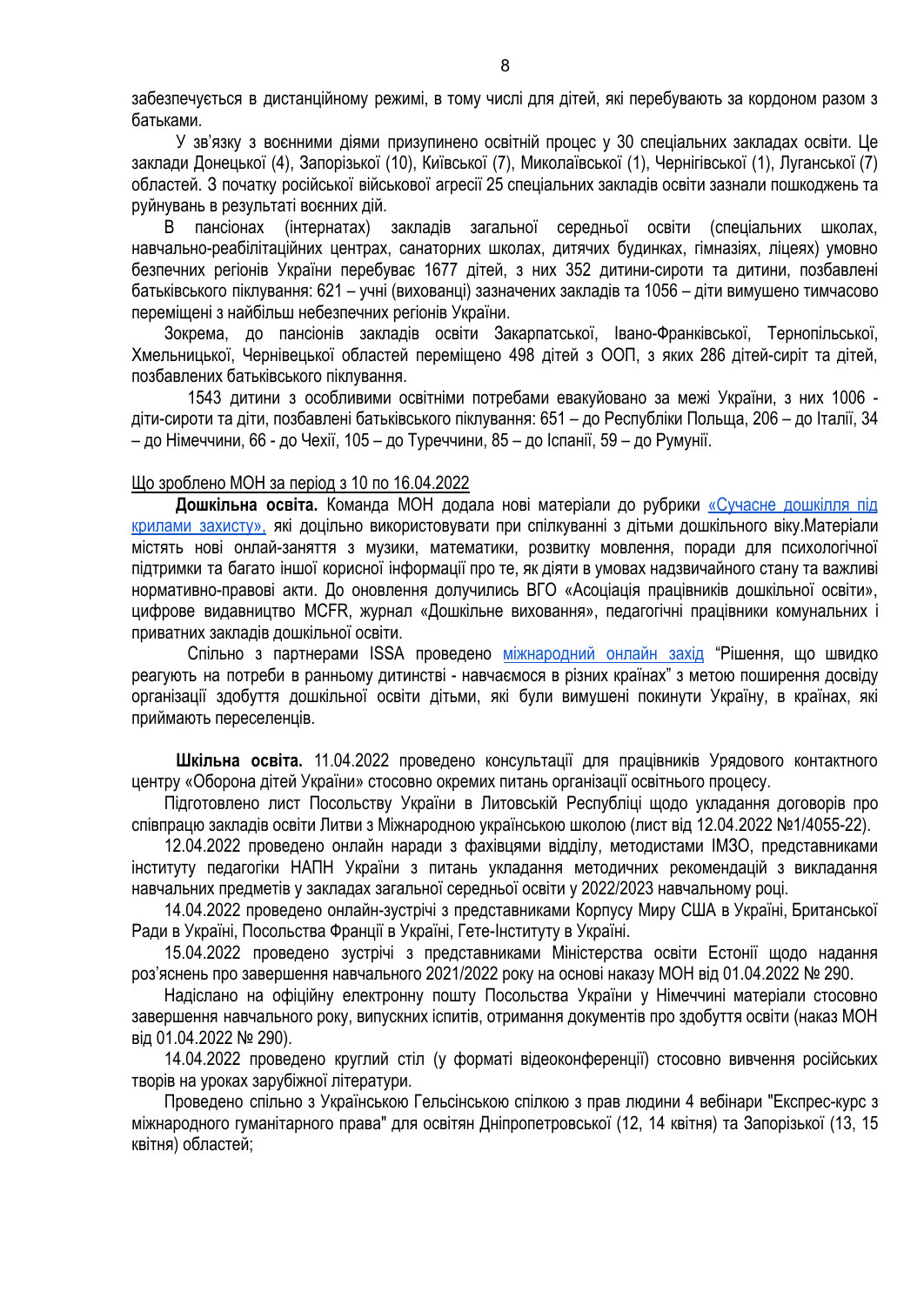Підготовлено та надано оперативну інформацію до РНБО щодо кількості учнів та педпрацівників ЗЗСО, які перебувають за кордоном (лист від 15.04.2022 № 1/4192-22).

Подано на розгляд Уряду проєкт постанови КМУ "Про внесення змін до Порядку використання коштів, передбачених у державному бюджеті для фізичної та спортивної підготовки учнівської та студентської молоді" (лист МОН від 11.04.2022 № 1/4017-22).

Підготовлено рекомендації щодо зарахування дітей до 1-го класу закладів ЗСО (лист від 16.04.2022 № 1/4202-22).

Видавництво «Ранок» спільно з Мінреінтеграції розмістило у відкритому доступі [інтерактивний](https://www.ranok.com.ua/info-prazdnichnye-raskraski-kniga-3-snegurochka-5640.html) [посібник](https://www.ranok.com.ua/info-prazdnichnye-raskraski-kniga-3-snegurochka-5640.html) «Мінна безпека не без ПЕКа», який у форматі коміксу роз'яснює дітям основні правила поведінки з вибухонебезпечними предметами.

**Інклюзивне навчання.** 12 квітня 2022 року проведено нараду з відповідальними за інклюзивне навчання та спеціальну освіту департаментів/управлінь освіти і науки обласних та Київської міської державних адміністрацій щодо організації освітнього процесу в умовах воєнного стану.

Забезпечено представництво МОН у роботі Координаційного штабу з питань захисту прав дитини в умовах воєнного стану під час яких опрацьовано ряд спільних рішень Уряду щодо алгоритмів переміщення та захисту прав дітей під час воєнного стану.

Підібрано та направлено матеріали щодо забезпечення освіти осіб з особливими освітніми потребами для Міністерства освіти Естонії.

Проведено онлайн засідання робочої групи з питань опрацювання змін до спільного наказу МОН і МОЗ від 27.03.2006 № 240/165, зареєстрованого в Міністерстві юстиції України 11 квітня 2006 р. за № 414/12288 за участю представників МОЗ, керівників управлінь (відділів) освіти Дніпропетровської та Київської областей, керівників інклюзивно-ресурсних центрів.

14.04.2022 проведено тематичну зустріч "Психологічна підтримка та супровід" в рамках Секторальної робочої групи "Освіта і Наука" (за участі 145 представників партнерських організацій) на якій представлено концепцію забезпечення психологічної допомоги учасникам освітнього процесу в умовах воєнних дій та після війни та пропозиції для партнерів щодо спільних проєктів та заходів. Матеріали розміщено [тут](https://mon.gov.ua/ua/ministerstvo/diyalnist/mizhnarodna-dilnist/pidtrimka-osviti-i-nauki-ukrayini-pid-chas-vijni/zasidannya-srg-osvita-i-nauka-pid-chas-vijni/psihologichna-pidtrimka-i-dopomoga).

Забезпечено роботу талеграм-каналу «Підтримай дитину», у якому публікуються ігри, вправи, завдання, матеріали щодо психологічної травми (https://t.me/pidtrumaidutuny). Станом на 16.04.2022 р. кількість користувачів складає більше 11 тис.

#### **Професійна (професійно-технічна) освіта**

Поточна ситуація станом на 16.04.2022:

Повністю поновлено освітній процес у дистанційному форматі в закладах професійної (професійно-технічної) освіти в 15 областях України. Частково поновлено освітній процес у закладах профтехосвіти 10 областей.

За оперативною інформацією станом на 15.04.2022 зруйновано 5 закладів П(ПТ)О, 53 – пошкоджено. Орієнтовна вартість будівництва 1 нового закладу – 10-12 млн євро.

#### Що зроблено МОН за період з 10 по 16.04.2022

Проведено засідання тематичної підгрупи «Професійна (професійно-технічна) освіта» секторальної групи «Освіта і наука» (15.04.2022), на якому представлено партнерам з розвитку узагальнену інформацію щодо потреб закладів П(ПТ)О, у яких проживають тимчасово переміщені особи. Матеріали розміщено [тут.](https://mon.gov.ua/ua/ministerstvo/diyalnist/mizhnarodna-dilnist/pidtrimka-osviti-i-nauki-ukrayini-pid-chas-vijni/zasidannya-srg-osvita-i-nauka-pid-chas-vijni/profesijna-profesijno-tehnichna-osvita)

Опрацьовано та повторно направлено пакет документів до Мін'юсту для державної реєстрації наказу МОН «Про затвердження Положення про внутрішню академічну мобільність здобувачів професійної (професійно-технічної) освіти, які навчаються у закладах професійної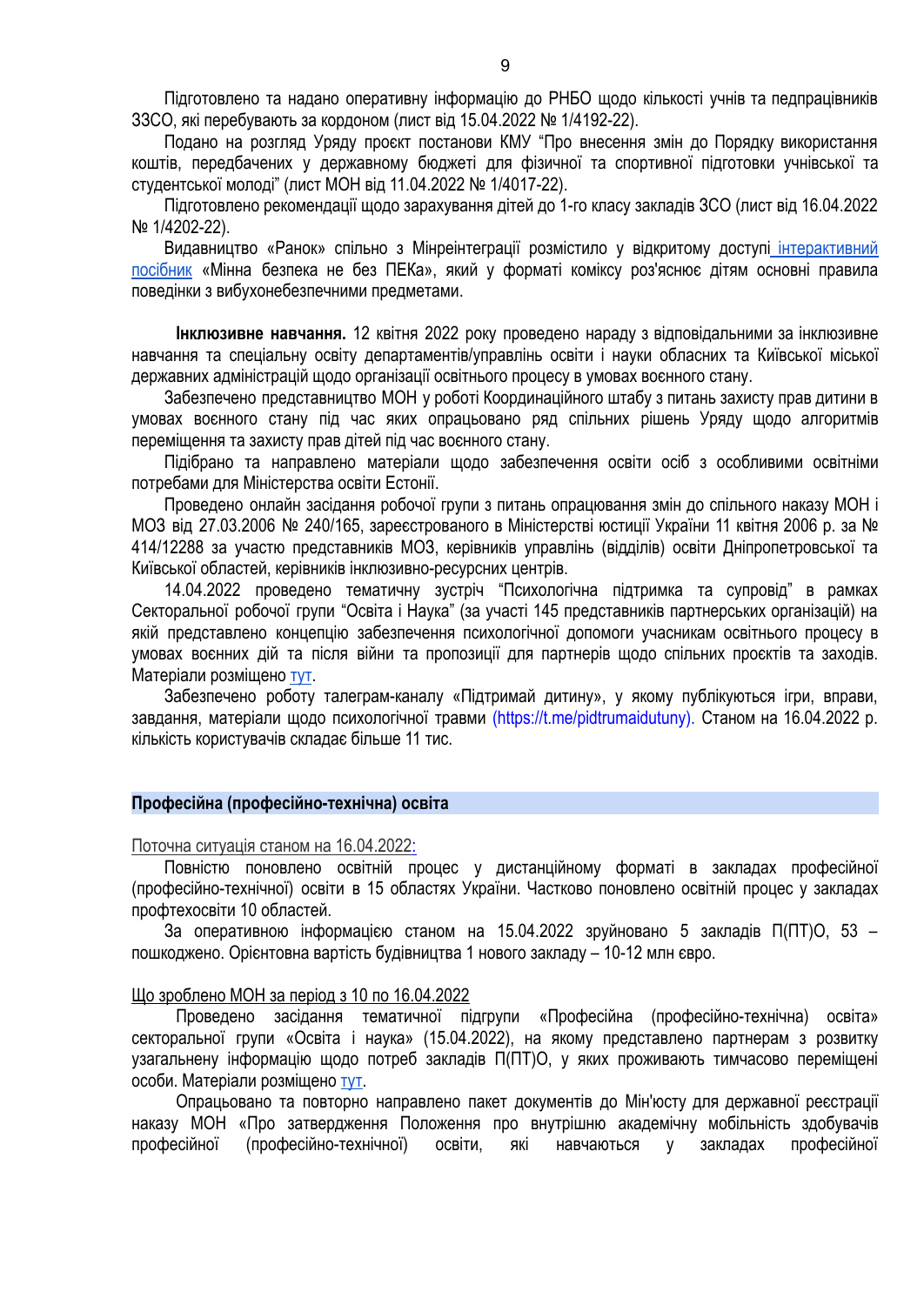(професійно-технічної) освіти України» (лист МОН від 15.04.2022 №1/4171-22).

Затверджено державні освітні стандарти з професій «Монтер колії» (наказ МОН від 12.04.2022 № 331) та «Рятувальник-хімік» (наказ МОН від 15.04.2022 № 344).

Продовжується робота щодо створення електронного кабінету вступника закладу професійної (професійно-технічної) освіти.

Проведено нараду з директорами навчально-методичних (науково-методичних) центрів (кабінетів) професійно-технічної освіти з питань організації освітнього процесу в закладах П(ПТ)О (12.04.2022).

Продовжується збір інформації про зруйноване/пошкоджене майно закладів П(ПТ)О.

Проводяться консультації з представниками Європейського фонду освіти, Радою з питань освіти та молоді Естонії (HARNO), проєкту UNDP /ПРООН в Україні щодо надання допомоги з нагальних питань та подальшої співпраці.

У першому освітньому хабі на Хмельниччині розпочато набір на навчання молоді та дорослих за найбільш затребуваними сьогодні професіями, які можна опанувати протягом декількох тижнів (протягом двох днів вже зареєстровано понад 500 охочих). До цієї ініціативи долучились заклади професійної (професійно-технічної) освіти області та провідна компанія у сфері IT-освіти «IT STEP».

Відстрочено призов на військову службу під час мобілізації учнів і викладачів закладів професійної (професійно-технічної) освіти: 14 квітня 2022 року Верховна Рада України прийняла за основу та в цілому зміни до статті 23 Закону України «Про мобілізаційну підготовку та мобілізацію» щодо відстрочення від призову на військову службу під час мобілізації деяких категорій громадян».

# **Фахова передвища, вища освіта**

### Поточна ситуація станом на 16.04.2022;

У 24 регіонах заклади фахової передвищої освіти здійснюють навчання за дистанційною або змішаною формою. Лише в одній області є ЗФПО, що тимчасово не працюють.

У кожному регіоні України ЗВО здійснюють освітній процес за дистанційною або змішаною формою, а також за режимом консультації та самостійної роботи студентів. Лише у двох регіонах є заклади, які вимушено продовжують перебувати на канікулах. Кількість закладів, що здійснюють освітній процес, поступово збільшується. Все залежить від безпекової ситуації в регіоні.

За даними сайту <https://saveschools.in.ua/> станом на 15.04.2022 р. пошкоджено 45 закладів фахової передвищої та вищої освіти, зруйновано - 2.

## Що зроблено МОН за період з 11 по 16.04.2022

14 квітня 2022 року на сайті КМУ опубліковано [Стратегію](https://www.kmu.gov.ua/npas/pro-shvalennya-strategiyi-rozvitku-vishchoyi-osviti-v-ukrayini-na-20222032-roki-286-) розвитку вищої освіти на 2022 - 2032 [роки.](https://www.kmu.gov.ua/npas/pro-shvalennya-strategiyi-rozvitku-vishchoyi-osviti-v-ukrayini-na-20222032-roki-286-) Цілі та завдання Стратегії є детальною дорожньою картою для відбудови та продовження реформування системи вищої освіти в післявоєнний період.

З метою забезпечення підтримки закладів фахової передвищої, вищої освіти, їх відновлення та подолання наслідків збройної агресії російської федерації проти України 15 квітня 2022 року проведено онлайн зустріч-нараду «Як стати частиною ініціативи «Єднання»?» (Twinning Initiative), Ця ініціатива була створена британською консалтинговою компанією у сфері вищої освіти Cormack Consultancy Group за підтримки організації «Університети Великобританії». з метою встановлення партнерських відносин між університетами України, Великобританії, США, ЄС, пошуку оптимальних шляхів підтримки українських ЗВО, створення довгострокових стратегічних альянсів університетів.

Здійснено заходи щодо організації та забезпечення тимчасового переміщення понад 20 закладів вищої, фахової передвищої освіти, які вимушено покинули місця постійної дислокації та переїхали для організації освітнього процесу на території областей, де не ведуться активні бойові дії.

Продовжується щотижневе проведення нарад із ЗФПО та ЗВО щодо відновлення освітнього процесу.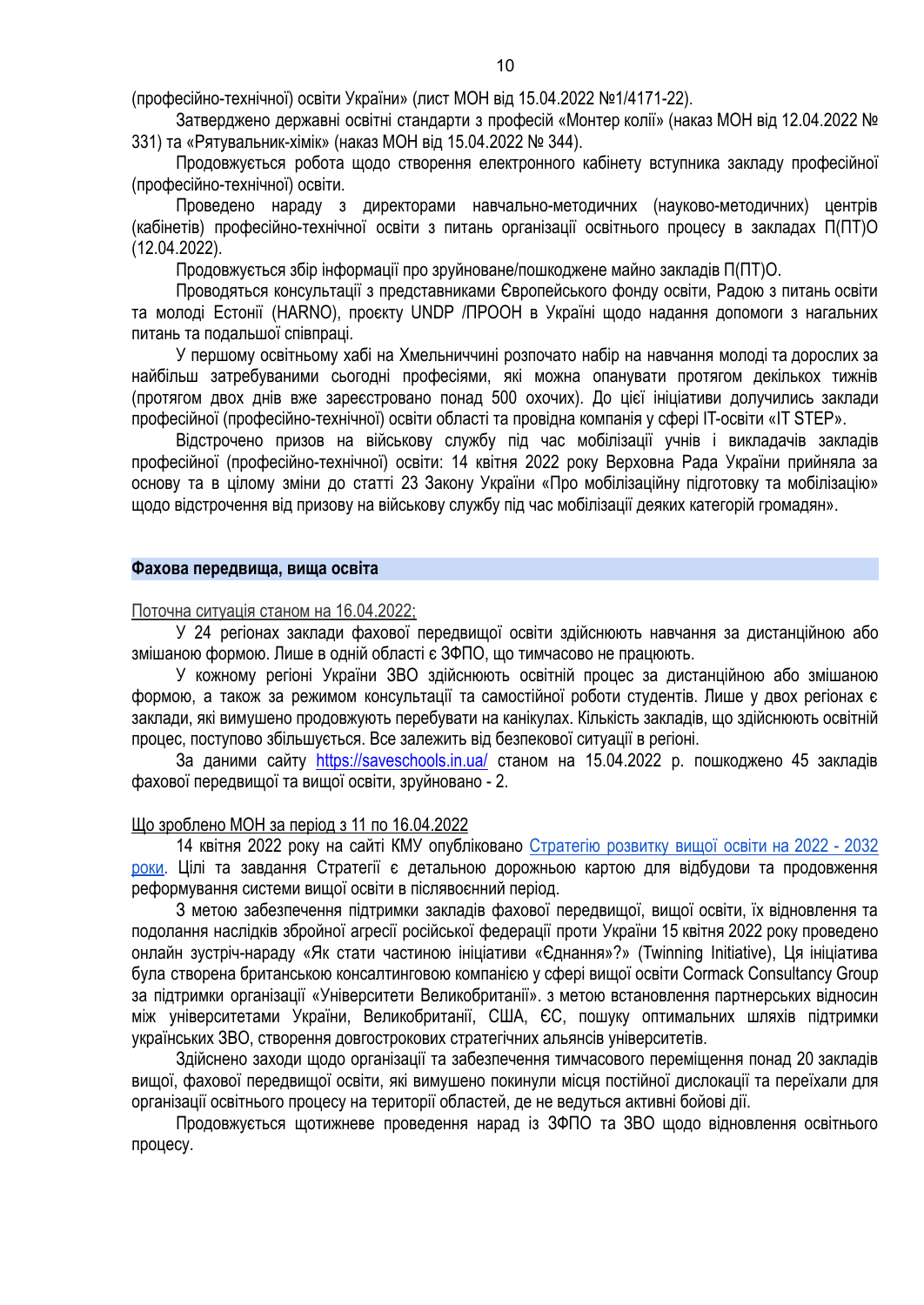Також проведено наради щодо:

організації та забезпечення проведення національного мультипредметного тесту (12.04.2022); електронних документів про освіту (09.04.2022);

особливостей вступу іноземців до ЗВО України (12.04.2022).

Станом на 12 квітня 2022 року за даними Українського центру оцінювання якості освіти повну процедуру реєстрації для складання вступного тестування пройшли 321 тис. 169 осіб. Реєстрацію продовжено до 19 квітня.

#### **Сфера науки та інновацій**

Поточна ситуація станом на 16.04.2022

Станом на 14 квітня 2022 року наявні такі дані щодо пошкоджень (руйнувань) майна та будівель наукових установ та закладів вищої освіти: 58 частково пошкоджено, 2 зруйновано, щодо 12 інформація відсутня, оскільки знаходяться на тимчасово окупованій території.

Значного руйнування зазнали заклади вищої освіти та наукові установи, які знаходяться у Сумській, Харківській та Миколаївській областях, однак наразі не можливо встановити суму завданих збитків у зв'язку з постійними обстрілами та продовженням руйнування інфраструктури.

Відсутня інформація щодо об'єктів, які знаходяться у місті Маріуполь, Донецькій та Луганській областях, оскільки територія була або залишається тимчасово окупованою.

Крім пошкоджень майна та будівель наукових установ та закладів вищої освіти, станом на 14.04.2022 заміновано 22 841 га ріллі, знаходиться під обстрілами приблизно 9 985 га, окуповано – 13 351 га.

# Що зроблено МОН за період з 11 по 16.04.2022

Підготовлено та розміщено в телеграм-боті Info [Science](https://t.me/InfoScienceBot) Bot інформацію про можливості підтримки для науковців та інноваторів (80 публікацій), здійснено запуск нової рубрики "Актуальні події", кількість активних користувачів - 2 530.

Оновлено інформаційно-аналітичні матеріали щодо пошкоджень (руйнувань) приміщень та будівель наукових установ, дослідницької та інноваційної інфраструктури закладів вищої освіти.

## **Цифрова трансформація освіти і науки**

Поточна ситуація станом на 16.04.2022;

Всеукраїнська Школа Онлайн - платформа для дистанційного та змішаного навчання для учнів 5-11 класів, активно використовується. Середньодобовий трафік збільшився в 20 разів і продовжує зростати.

Відео уроки розміщені на Youtube каналах ВШО та МОН, а також транслюються на телебаченні.

З початку запровадження проєкту "Всеукраїнський онлайн розклад" (14 березня 2022 року) ним скористалися близько 80 тис. разів.

#### Що зроблено МОН за період з 11 по 16.04.2022

Продовжуються проекти з дистанційного навчання у закладах ЗСО:

"Всеукраїнський онлайн розклад" для учнів під час воєнного стану "Навчання без меж" (освітній проект на українському телебаченні для школярів 5-11 класів).

Продовжується комунікація з партнерами щодо забезпечення учасників освітнього процесу, педагогічних, науково-педагогічних працівників, що постраждали внаслідок агресії, комп'ютерною технікою та обладнанням для організації дистанційного навчання. Підготовлено універсальну [інформаційну](https://drive.google.com/file/d/19FI0VLcTBY9YPXXZ1tv-8t5hDMDQjknG/view) довідку щодо поточних потреб у комп'ютерному обладнанні для учасників освітнього процесу (на основі інформації, наданої Міністерством соціальної політики України, Інституту освітньої аналітики).